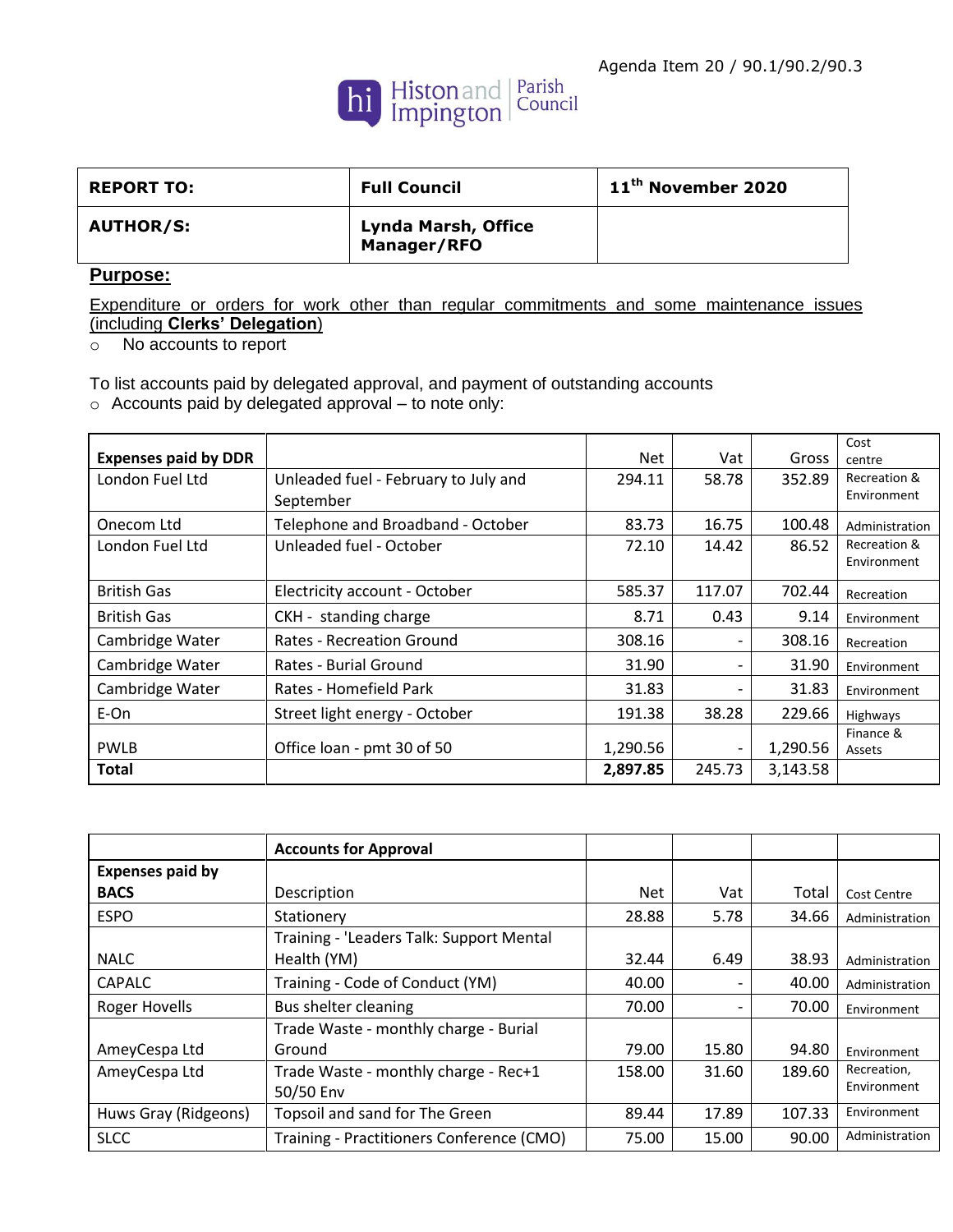| <b>SLCC</b>                                    | Training - Practitioners Conference (TJK)                                                 | 75.00     | 15.00    | 90.00     | Administration                |
|------------------------------------------------|-------------------------------------------------------------------------------------------|-----------|----------|-----------|-------------------------------|
| <b>SLCC</b>                                    | Clerk's annual membership fee                                                             | 254.00    |          | 254.00    | Administration                |
| <b>SLCC</b>                                    | Publications - Charles Arnold Baker &<br>Practical Strategies - Virtual Work and<br>Teams | 141.99    | 1.40     | 143.39    | Administration                |
| <b>Avocet Cleaning</b><br>Services Ltd         | Deep clean office                                                                         | 144.00    | 28.80    | 172.80    | Administration                |
| Test Strike UK Ltd                             | Annual lightening protection system<br>inspection                                         | 180.00    | 36.00    | 216.00    | Recreation                    |
| Percheron Agricultural<br>Services (Toby Dean) | Secure 2 x picnic benches in play area                                                    | 170.00    | 34.00    | 204.00    | Recreation                    |
| <b>Tates Treeworks</b>                         | <b>Doctors Close</b>                                                                      | 390.00    |          | 390.00    | Environment                   |
| <b>Hutchinsons</b>                             | Fertilizers                                                                               | 330.00    | 66.00    | 396.00    | Recreation                    |
| C M R Wilson                                   | Contractor to assist with pitch marking etc.<br>(October & 6 November)                    | 695.00    |          | 695.00    | Recreation                    |
| PKF Littlejohn LLP                             | Annual external audit fee                                                                 | 1,000.00  | 200.00   | 1,200.00  | Finance &<br>Assets           |
| <b>Acacia Tree Surgery</b><br>Ltd              | Ground preparation and planting WW1<br>trees in the Copse                                 | 3,037.00  | 607.40   | 3,644.40  | Environment                   |
| M8 Administration                              | Wages, NI and pension                                                                     | 15,728.04 |          | 15,728.04 | Administration                |
|                                                | Rec Groundsman & Ranger expenses                                                          | 50.53     |          | 50.53     | Recreation,<br>Administration |
|                                                | Clerk expenses (divert landlines to mobile<br>phone)                                      | 10.00     |          | 10.00     | Administration                |
|                                                | Working from Home' expenses                                                               | 52.00     |          | 52.00     | Administration                |
| <b>By Cheque</b>                               |                                                                                           |           |          |           |                               |
| <b>H&amp;I Community Land</b><br>Trust         | Initial deposit to open bank account                                                      | 500.00    |          | 500.00    | Planning                      |
| <b>Total</b>                                   |                                                                                           | 23,330.32 | 1,081.16 | 24,411.48 |                               |

| To Note:                             |                     |           |                    |
|--------------------------------------|---------------------|-----------|--------------------|
| Accounts paid in 9.10.20 to 11.11.20 |                     |           |                    |
| <b>Net Income</b>                    |                     |           | <b>Cost Centre</b> |
|                                      |                     |           |                    |
| <b>Allotment Fees</b>                |                     | 96.00     | Environment        |
| <b>Burial Fees</b>                   |                     | 3,900.00  | Environment        |
| <b>Club Receipts</b>                 |                     | 4,250.00  | Recreation         |
| Asset Income                         |                     | 119.23    | Recreation         |
| <b>Ground Takings</b>                |                     | 287.50    | Recreation         |
| <b>Sports Courts</b>                 |                     | 383.33    | Recreation         |
| VAT Refund P09/20                    |                     | 3,736.57  |                    |
| Reimbursement                        | Tennis Club - soils | 405.60    | Recreation         |
| <b>Total</b>                         |                     | 13,178.23 |                    |

**N.B. Two authorised signatories required to submit accounts due for payment by BACS (Unity Bank**)